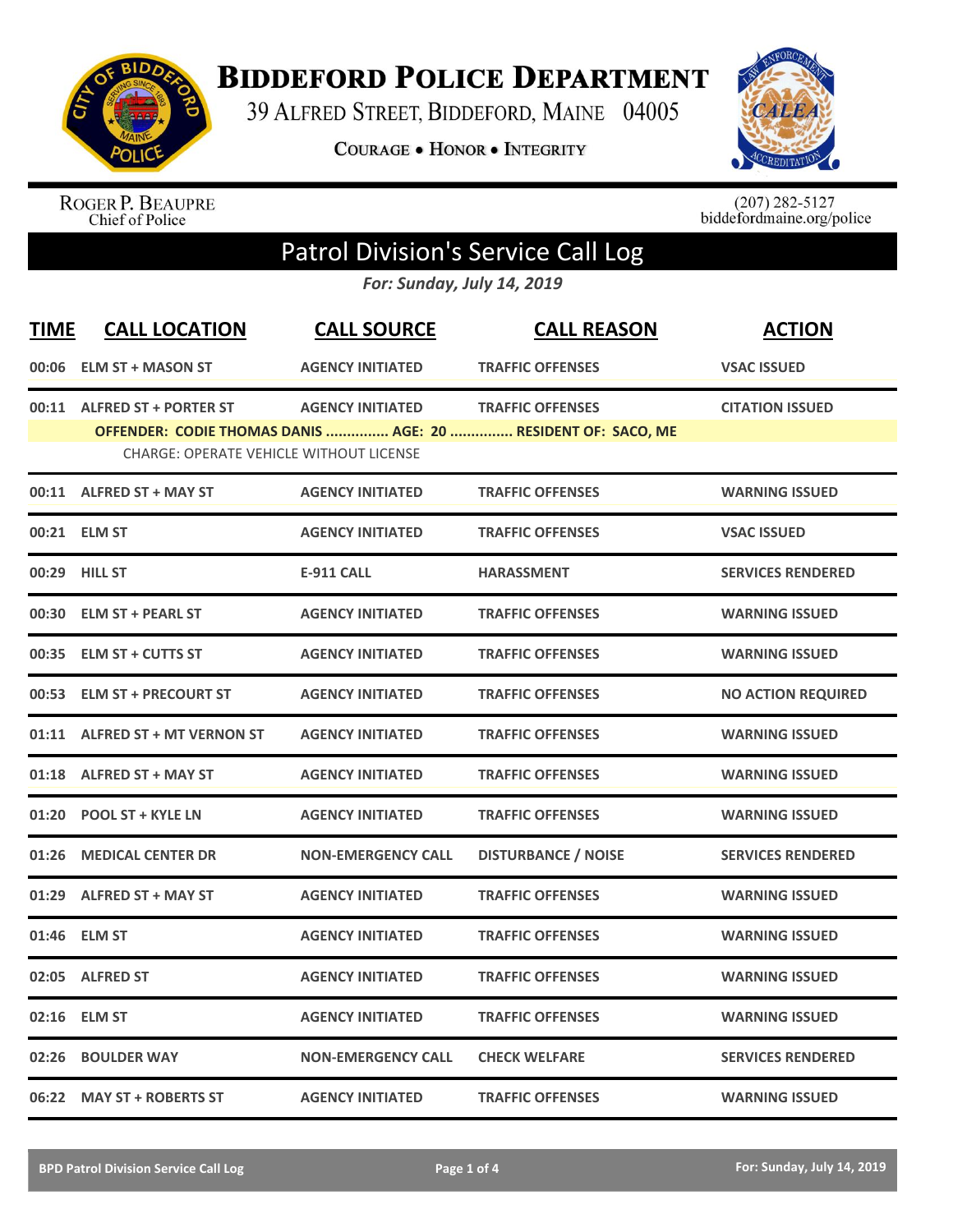| <b>TIME</b> | <b>CALL LOCATION</b>                                                                           | <b>CALL SOURCE</b>        | <b>CALL REASON</b>                                                                                         | <b>ACTION</b>             |
|-------------|------------------------------------------------------------------------------------------------|---------------------------|------------------------------------------------------------------------------------------------------------|---------------------------|
| 06:40       | <b>POOL ST + HILL ST</b>                                                                       | <b>AGENCY INITIATED</b>   | <b>TRAFFIC OFFENSES</b>                                                                                    | <b>NO VIOLATION</b>       |
|             | 08:06 ELM ST + LINCOLN ST                                                                      | <b>AGENCY INITIATED</b>   | <b>TRAFFIC OFFENSES</b>                                                                                    | <b>WARNING ISSUED</b>     |
|             | 08:12 MAIN ST                                                                                  | <b>AGENCY INITIATED</b>   | <b>TRAFFIC OFFENSES</b>                                                                                    | <b>WARNING ISSUED</b>     |
|             | 08:23 SOUTH ST                                                                                 | <b>AGENCY INITIATED</b>   | <b>TRAFFIC OFFENSES</b>                                                                                    | <b>WARNING ISSUED</b>     |
|             | 08:38 MAY ST                                                                                   | <b>AGENCY INITIATED</b>   | <b>TRAFFIC OFFENSES</b>                                                                                    | <b>WARNING ISSUED</b>     |
|             | 08:50 WEST ST + GRAHAM ST                                                                      | <b>AGENCY INITIATED</b>   | <b>TRAFFIC OFFENSES</b>                                                                                    | <b>VSAC ISSUED</b>        |
|             | 09:00 SULLIVAN ST                                                                              | <b>E-911 CALL</b>         | <b>JUVENILE OFFENSES</b>                                                                                   | <b>REPORT TAKEN</b>       |
|             | 09:06 ELM ST                                                                                   | <b>AGENCY INITIATED</b>   | <b>TRAFFIC OFFENSES</b>                                                                                    | <b>WARNING ISSUED</b>     |
|             | 09:14 ALFRED ST                                                                                | <b>AGENCY INITIATED</b>   | <b>TRAFFIC OFFENSES</b>                                                                                    | <b>WARNING ISSUED</b>     |
|             | 09:18 ELM ST                                                                                   | <b>AGENCY INITIATED</b>   | <b>TRAFFIC OFFENSES</b>                                                                                    | <b>VSAC ISSUED</b>        |
|             | 09:30 BACON ST                                                                                 | <b>WALK-IN AT STATION</b> | <b>ARTICLES LOST/FOUND</b>                                                                                 | <b>REPORT TAKEN</b>       |
|             | 09:43 WASHINGTON ST<br>CHARGE: PUBLIC URINATION OR DEFECATION<br><b>CHARGE: WARRANT ARREST</b> | <b>NON-EMERGENCY CALL</b> | <b>PUBLIC URINATION OR DEFECATIO</b><br>OFFENDER: BRUCE ALLEN HAYCOCK  AGE: 39  RESIDENT OF: BIDDEFORD, ME | <b>ARREST(S) MADE</b>     |
|             | 10:27 SULLIVAN ST                                                                              | <b>NON-EMERGENCY CALL</b> | <b>CRIMINAL MISCHIEF</b>                                                                                   | <b>REPORT TAKEN</b>       |
|             | 10:31 ELM ST                                                                                   | <b>E-911 CALL</b>         | <b>JUVENILE OFFENSES</b>                                                                                   | <b>UNFOUNDED</b>          |
|             | 10:53 MARINER WAY                                                                              | <b>AGENCY INITIATED</b>   | <b>ANIMAL COMPLAINT</b>                                                                                    | <b>NO VIOLATION</b>       |
|             | 11:12 ELM ST                                                                                   | E-911 CALL                | <b>ANIMAL COMPLAINT</b>                                                                                    | <b>WARNING ISSUED</b>     |
|             | 12:18 HILLS BEACH RD                                                                           | <b>NON-EMERGENCY CALL</b> | <b>TRESPASSING</b>                                                                                         | <b>SERVICES RENDERED</b>  |
|             | 12:34 ALFRED ST + PRECOURT ST                                                                  | <b>AGENCY INITIATED</b>   | <b>TRAFFIC OFFENSES</b>                                                                                    | <b>NO ACTION REQUIRED</b> |
|             | 12:37 SOUTH ST                                                                                 | <b>WALK-IN AT STATION</b> | <b>ARTICLES LOST/FOUND</b>                                                                                 | <b>REPORT TAKEN</b>       |
|             | 12:46 MAY ST                                                                                   | <b>AGENCY INITIATED</b>   | <b>TRAFFIC OFFENSES</b>                                                                                    | <b>VSAC ISSUED</b>        |
|             | 13:02 SOUTH ST                                                                                 | <b>AGENCY INITIATED</b>   | <b>TRAFFIC OFFENSES</b>                                                                                    | <b>WARNING ISSUED</b>     |
|             | 13:11 AMHERST ST                                                                               | <b>NON-EMERGENCY CALL</b> | ATTEMPTED/THREATENED SUICIDE TRANSPORT TO HOSPITAL                                                         |                           |
|             | 13:34 ELM ST                                                                                   | <b>AGENCY INITIATED</b>   | <b>TRAFFIC OFFENSES</b>                                                                                    | <b>WARNING ISSUED</b>     |
|             | 13:43 AMHERST ST                                                                               | <b>NON-EMERGENCY CALL</b> | <b>CHECK WELFARE</b>                                                                                       | <b>SERVICES RENDERED</b>  |
|             | 13:47 HILLS BEACH RD                                                                           | <b>NON-EMERGENCY CALL</b> | ATTEMPTED/THREATENED SUICIDE TRANSPORT TO HOSPITAL                                                         |                           |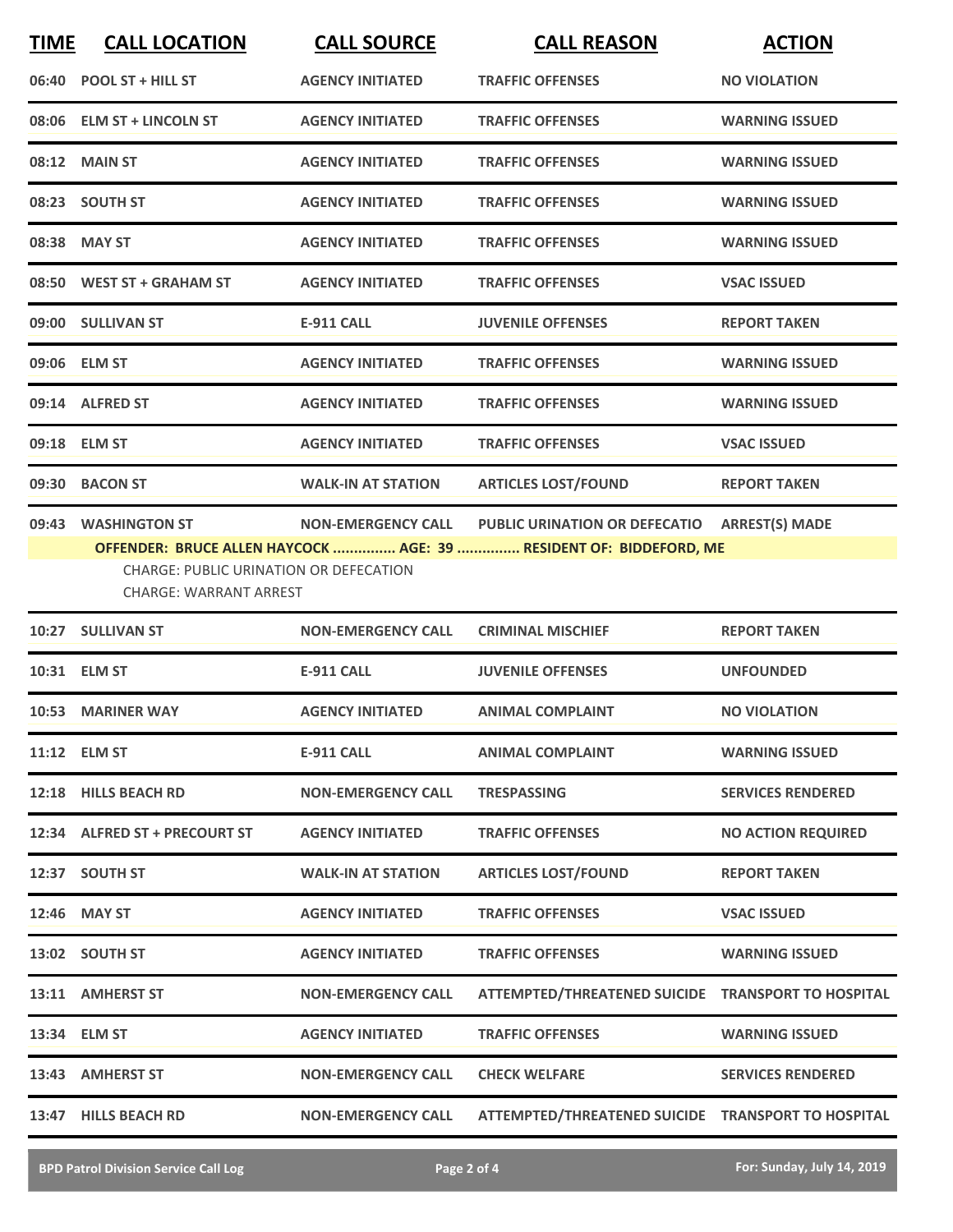| <b>TIME</b> | <b>CALL LOCATION</b>                                                                                                                                                                                                                                                                                                                                                                                                                                                 | <b>CALL SOURCE</b>                                                            | <b>CALL REASON</b>                                                                               | <b>ACTION</b>                |  |
|-------------|----------------------------------------------------------------------------------------------------------------------------------------------------------------------------------------------------------------------------------------------------------------------------------------------------------------------------------------------------------------------------------------------------------------------------------------------------------------------|-------------------------------------------------------------------------------|--------------------------------------------------------------------------------------------------|------------------------------|--|
|             | 13:52 ALFRED ST                                                                                                                                                                                                                                                                                                                                                                                                                                                      | <b>AGENCY INITIATED</b>                                                       | <b>TRAFFIC OFFENSES</b>                                                                          | <b>VSAC ISSUED</b>           |  |
|             | 14:29 PROSPECT ST                                                                                                                                                                                                                                                                                                                                                                                                                                                    | <b>E-911 CALL</b>                                                             | 911 MISUSE                                                                                       | <b>NO ACTION REQUIRED</b>    |  |
|             | 14:54 BOULDER WAY<br><b>CHARGE: WARRANT ARREST</b><br><b>CHARGE: VIOLATING CONDITION OF RELEASE</b>                                                                                                                                                                                                                                                                                                                                                                  | <b>NON-EMERGENCY CALL</b><br>CHARGE: THEFT BY UNAUTHORIZED TAKING OR TRANSFER | <b>SHOPLIFTING</b><br>OFFENDER: WILLIAM JOSEPH HOYE  AGE: 37  RESIDENT OF: OLD ORCHARD BEACH, ME | <b>ARREST(S) MADE</b>        |  |
|             | 15:01 OLD POOL RD + HILLS BEACH RD NON-EMERGENCY CALL                                                                                                                                                                                                                                                                                                                                                                                                                |                                                                               | <b>ARTICLES LOST/FOUND</b>                                                                       | <b>REFERRED OTHER AGENCY</b> |  |
|             | 15:29 ALFRED ST<br>OFFENDER: ROBERT GRAY  AGE: 53  RESIDENT OF: SANFORD, ME<br>CHARGE: OUI (ALCOHOL), 1 PRIOR                                                                                                                                                                                                                                                                                                                                                        | <b>E-911 CALL</b>                                                             | <b>OPERATING UNDER INFLUENCE</b>                                                                 | <b>ARREST(S) MADE</b>        |  |
|             | 15:35 ELM ST                                                                                                                                                                                                                                                                                                                                                                                                                                                         | <b>WALK-IN AT STATION</b>                                                     | <b>ARTICLES LOST/FOUND</b>                                                                       | <b>SERVICES RENDERED</b>     |  |
|             | 15:41 GREEN ST                                                                                                                                                                                                                                                                                                                                                                                                                                                       | <b>NON-EMERGENCY CALL</b>                                                     | <b>MENTAL ILLNESS CASES</b>                                                                      | <b>REPORT TAKEN</b>          |  |
|             | 15:51 POOL ST                                                                                                                                                                                                                                                                                                                                                                                                                                                        | <b>NON-EMERGENCY CALL</b>                                                     | <b>HARASSMENT</b>                                                                                | <b>NO VIOLATION</b>          |  |
|             | 17:11 CLARKS CT                                                                                                                                                                                                                                                                                                                                                                                                                                                      | <b>NON-EMERGENCY CALL</b>                                                     | <b>DOMESTIC COMPLAINTS</b>                                                                       | <b>REPORT TAKEN</b>          |  |
|             | 17:30 WASHINGTON ST                                                                                                                                                                                                                                                                                                                                                                                                                                                  | <b>AGENCY INITIATED</b>                                                       | <b>DRINKING IN PUBLIC</b>                                                                        | <b>WARNING ISSUED</b>        |  |
|             | 17:36 AMHERST ST                                                                                                                                                                                                                                                                                                                                                                                                                                                     | <b>NON-EMERGENCY CALL</b>                                                     | <b>ALL OTHER</b>                                                                                 | <b>SERVICES RENDERED</b>     |  |
|             | 17:40 GRANITE ST                                                                                                                                                                                                                                                                                                                                                                                                                                                     | <b>NON-EMERGENCY CALL</b>                                                     | <b>ANIMAL COMPLAINT</b>                                                                          | <b>SERVICES RENDERED</b>     |  |
|             | 17:52 OLD DOGS LN                                                                                                                                                                                                                                                                                                                                                                                                                                                    | <b>E-911 CALL</b>                                                             | 911 MISUSE                                                                                       | <b>NEGATIVE CONTACT</b>      |  |
|             | 17:57 JEFFERSON ST<br><b>AGENCY INITIATED</b><br><b>WARRANT ARREST</b><br><b>ARREST(S) MADE</b><br>OFFENDER: CODY JACOB BOISVERT  AGE: 26  RESIDENT OF: BIDDEFORD, ME<br><b>CHARGE: WARRANT ARREST</b><br>OFFENDER: MYLES DEXTER BATSON  AGE: 33  RESIDENT OF: BIDDEFORD, ME<br><b>CHARGE: POSSESSION OF HYPODERMIC APPARATUSES</b><br>CHARGE: SALE/USE OF DRUG PARAPHERNALIA<br>CHARGE: UNLAWFUL POSSESSION OF SCHEDULED DRUG (2 charges)<br>CHARGE: WARRANT ARREST |                                                                               |                                                                                                  |                              |  |
|             | 18:14 ALFRED ST                                                                                                                                                                                                                                                                                                                                                                                                                                                      | <b>NON-EMERGENCY CALL</b>                                                     | <b>COURT ORDERED CHECK IN</b>                                                                    | <b>SERVICES RENDERED</b>     |  |
|             | 18:39 WEST ST + WESTWOOD DR                                                                                                                                                                                                                                                                                                                                                                                                                                          | <b>AGENCY INITIATED</b>                                                       | <b>TRAFFIC OFFENSES</b>                                                                          | <b>VSAC ISSUED</b>           |  |
|             | 18:39 HUBERT ST                                                                                                                                                                                                                                                                                                                                                                                                                                                      | <b>NON-EMERGENCY CALL</b>                                                     | <b>THEFT</b>                                                                                     | <b>REPORT TAKEN</b>          |  |
|             | 18:42 MILE STRETCH RD                                                                                                                                                                                                                                                                                                                                                                                                                                                | <b>NON-EMERGENCY CALL</b>                                                     | <b>ANIMAL COMPLAINT/INJURIED SE</b>                                                              | <b>SERVICES RENDERED</b>     |  |
|             | 18:52 OCEAN AVE                                                                                                                                                                                                                                                                                                                                                                                                                                                      | <b>NON-EMERGENCY CALL</b>                                                     | <b>DEAD SEAL</b>                                                                                 | <b>NO ACTION REQUIRED</b>    |  |